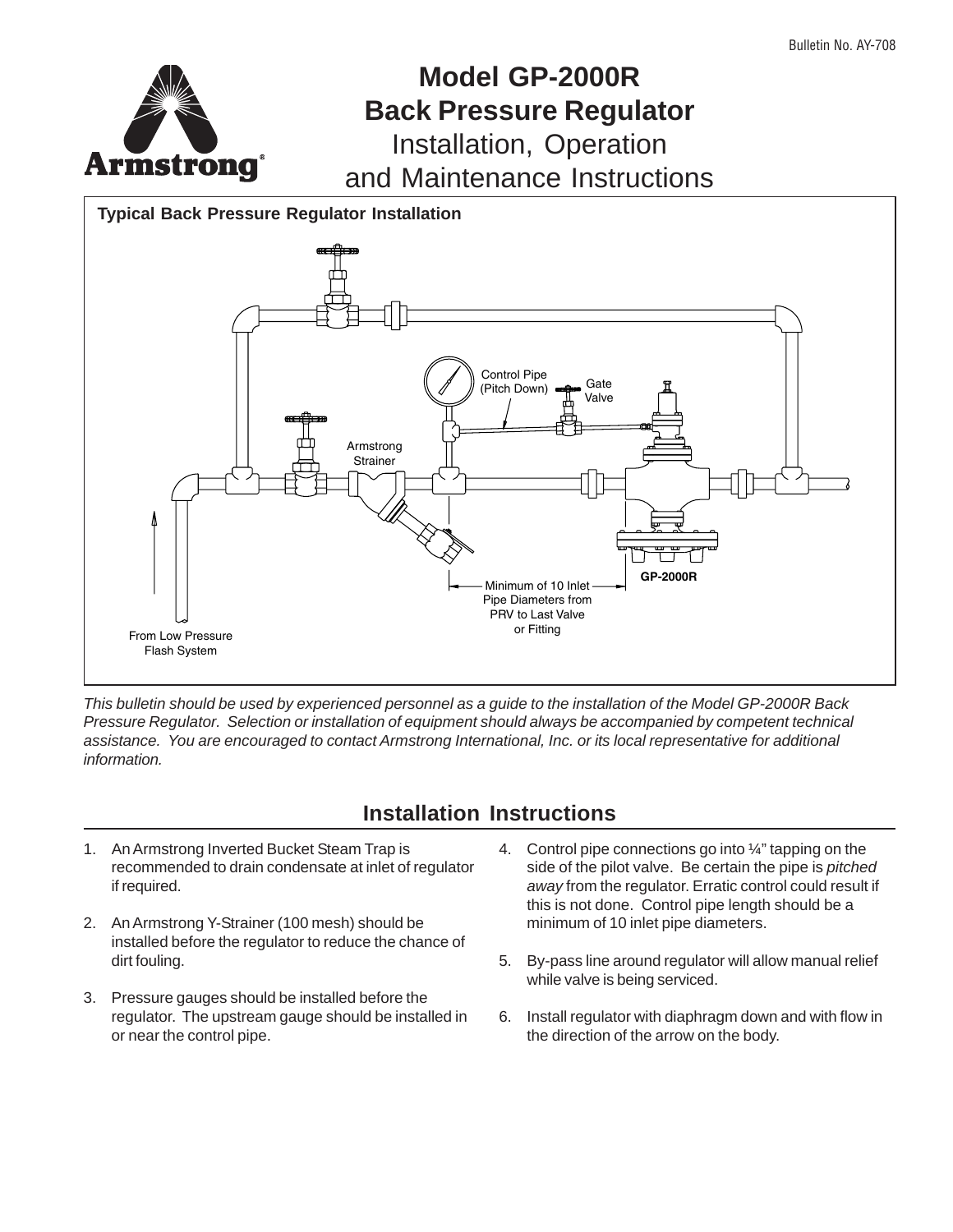## **Spring Chart**

| <b>Relieving Pressure</b> | <b>Color Code</b> |
|---------------------------|-------------------|
| 3 to 21 psig              | <b>Yellow</b>     |
| 14 - 157 psig             | <b>Green</b>      |
| 143 - 200 psig            | <b>Brown</b>      |

Confirm the valves before and after the regulator are closed, including the valve in the control pipe. Also, make sure that no pressure and drainage remains inside of the regulator.

### **Disassembly**

### **Pilot valve** (Figure 3-1)

- 1. Slightly loosen lock nut (28) and turn adjusting screw (27) counterclockwise to release adjusting spring (24) (no compression).
- 2. Remove bolts (37) of spring housing (3). Remove the spring housing, spring, top spring plate (25), bottom spring plate (26), and pilot diaphragms (23).
- 3. Remove seal bellows (61) using a ring spanner or socket wrench and remove gasket (62), pilot valve (63), and pilot valve spring (64).
- 4. Remove pilot valve seat (65) using a socket wrench.

### **Main valve** (Figure 3-1)

- 1. Remove pipe A (34) at fitting (30A) and tee (33).
- 2. For nominal sizes 1/2" to 1-1/2", remove bolts (38) of pilot body (2). Dismount the pilot body from the body (1). And remove screen (15), spring plate (14), main valve spring (13) and main valve (6). For series 2" to 6", remove bolts of adapter plate and adapter from the main body (1). Remove main valve spring (13) and main valve (6).

### **Main diaphragm** (Figure 3-1)

- 1. Remove pipe C (36) at tee (33).
- 2. Remove bolts (41) of bottom diaphragm case (5). Dismount the bottom diaphragm case, main diaphragms (12), retainer (11), and spindle (9). Check that spindle moves up and down freely and that no particulate or scale build-up is obstructing its performance.

### **Reassembly**

1. Check that there is no damage on the main valve, main valve seat, pilot valve, and pilot valve seat. If any scratches exist on the seating surface of valve seat, they may cause an increase in outlet pressure and excess temperature. When any scratches exist on the main valve and valve seat, carry out lapping to remove them. If it is not possible to remove them, replace with new parts. When any scratches exist on the pilot valve and valve seat, replace with new parts.

- 2. Move the sliding section (pilot valve, main spindle, etc.) two to three times and confirm they move smoothly. If they do not move smoothly, original performance may be affected.
- 3. Replace gaskets with new ones when disassembling. Steam may leak if gaskets are reused.
- 4. After the main valve, spring, and spring plate are assembled correctly, mount the main diaphragm. **Incorrect assembly may affect the original performance.**
- 5. Carry-out re-assembling in reverse order of disassembling. Tighten all hexagon bolts evenly on each bolt in turn of diagonal position. When re-assembling the product in the wrong order, proper function may not be possible. Uneven tightening of bolts may cause leakage of steam.

### **New Tubing Set-Up**

The external tubing for our GP-2000R series has been modified to enhance the performance of these models. The following explains the difference between the old and new tubing assembly. It is important to have these fittings in the correct location in order to get optimum performance from these valves. It is very important that the old and new tubing assemblies are not mixed. The location of all fittings is critical and should not vary from the assembly instructions.



**Note:** Fittings and tee are to be located in similar positions for all GP-2000 models.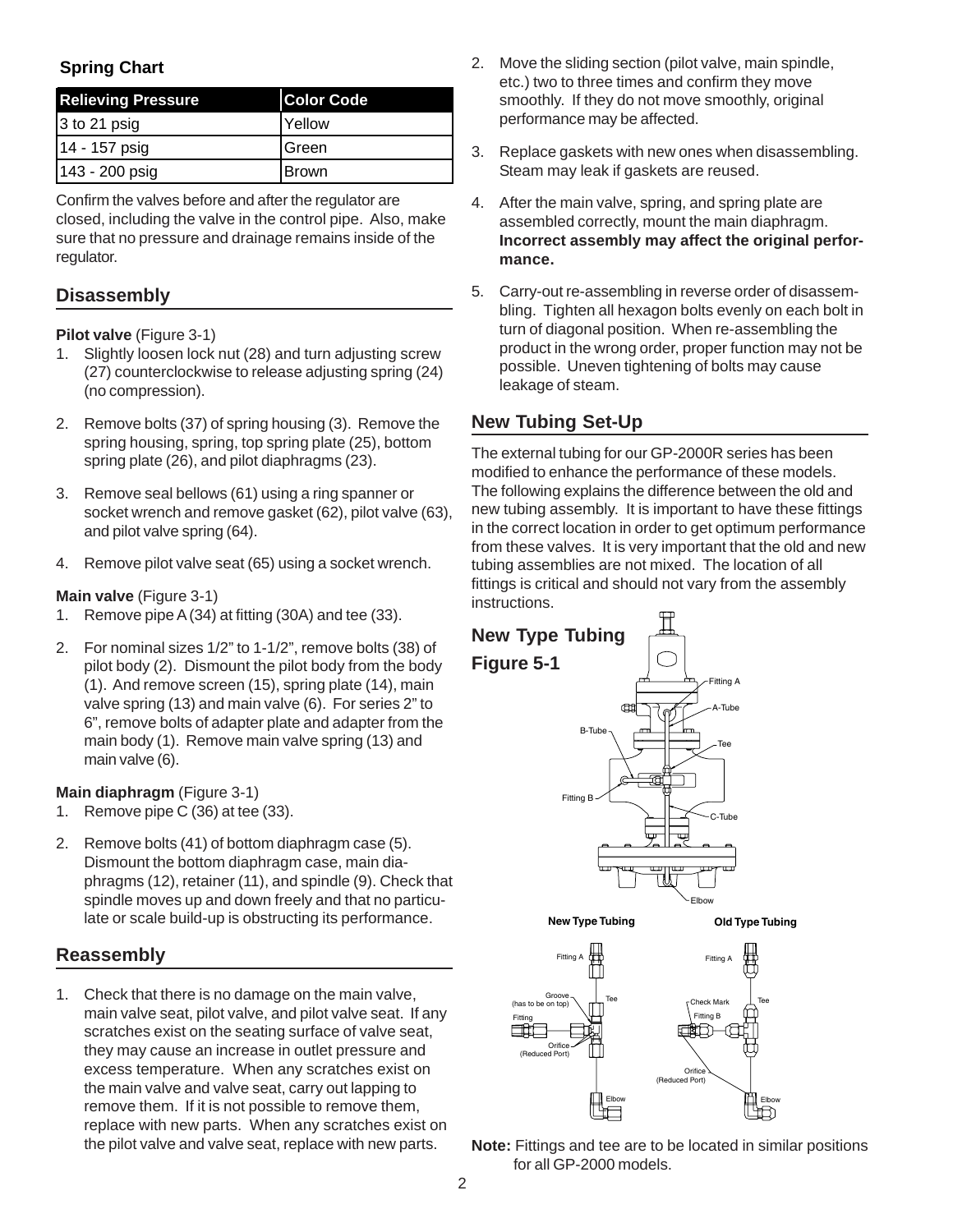# **Troubleshooting Guide**

| Problem                                   | <b>Cause</b>                                                                                                    | <b>Solution</b>                                                                                                                                                                                                                                                                           |
|-------------------------------------------|-----------------------------------------------------------------------------------------------------------------|-------------------------------------------------------------------------------------------------------------------------------------------------------------------------------------------------------------------------------------------------------------------------------------------|
|                                           | Main diaphragm is damaged.                                                                                      | Remove pipe C (36) and open the by-pass valve. If fluid<br>runs out from the elbow replace main diaphragm.                                                                                                                                                                                |
| <b>Adjustment</b>                         | Orifice of tee fitting is clogged.                                                                              | Remove and clean it or replace.                                                                                                                                                                                                                                                           |
| is                                        | Screen is clogged                                                                                               | Remove and clean it or replace.                                                                                                                                                                                                                                                           |
| impossible                                | Sensing pipe is clogged.                                                                                        | Remove and clean it or replace.                                                                                                                                                                                                                                                           |
|                                           | Pressure guage is malfunctioning.                                                                               | Replace the pressure gauge.                                                                                                                                                                                                                                                               |
|                                           | Incorrect pressure is being used.                                                                               | Correct the pressure.                                                                                                                                                                                                                                                                     |
|                                           | Check for foreign matter stuck to main valve and<br>main seat, or for scratches on these components.            | Remove pipe A (34). If fluid runs out from tee when<br>pressure is applied to the inlet side of the regulating valve at<br>a pressure below the setting level, clean the main valve and<br>main valve seat. When any scratches are identified, lap the<br>main valve and main valve seat. |
| <b>Excessive</b><br>leakage.              | Check for foreign matter stuck to pilot valve and<br>pilot valve seat, or for scratches on these<br>components. | If fluid runs out from joint when pressure is applied to inlet,<br>remove the pilot valve assembly to clean or replace it.                                                                                                                                                                |
|                                           | Bellows seal is damaged.                                                                                        | Remove the joint (to pilot body). If fluid runs out from the<br>joint when it is supplied from pressure sensing port, replace<br>the bellows seal.                                                                                                                                        |
|                                           | Fluid leaks from by-pass valve.                                                                                 | Repair or replace it.                                                                                                                                                                                                                                                                     |
|                                           | Nominal size is too small for the application.                                                                  | Change to an appropriate nominal size.                                                                                                                                                                                                                                                    |
|                                           | The amount of steam released (amount used) at<br>the regulating valve's outlet side is insufficient.            | Increase the amount of released steam.                                                                                                                                                                                                                                                    |
| <b>Inlet pressure</b><br><b>Increases</b> | Too much condensate collecting prior to the<br>requaltor.                                                       | Install a steam trap.                                                                                                                                                                                                                                                                     |
| beyond the<br>prescribed                  | pipe of the regulating valve.                                                                                   | The flow of steam is being obstructed at the outlet Check the pipe diameter and the isolation valve to be sure it<br>is open.                                                                                                                                                             |
| level.                                    | The pipe diameter for outlet side is too small.                                                                 | Make a pipe diameter selection that will keep flow velocity<br>less than 6000 ft/min.                                                                                                                                                                                                     |
|                                           | Strainer placed in front of regulating valve is<br>clogged.                                                     | Disassemble and clean it.                                                                                                                                                                                                                                                                 |
|                                           | Movement of pilot valve is not smooth.                                                                          | Remove and clean or replace.                                                                                                                                                                                                                                                              |
|                                           | Flow at the connection of the sensing pipe<br>fluctuates excessively.                                           | Examine the connections.                                                                                                                                                                                                                                                                  |
| <b>Excessive error</b>                    | Too much condensate collecting prior to the<br>regulator.                                                       | Install a steam trap.                                                                                                                                                                                                                                                                     |
|                                           | Drain is present in the sensing pipe.                                                                           | Connect the sensing pipe in upward slope to the regulating<br>valve.                                                                                                                                                                                                                      |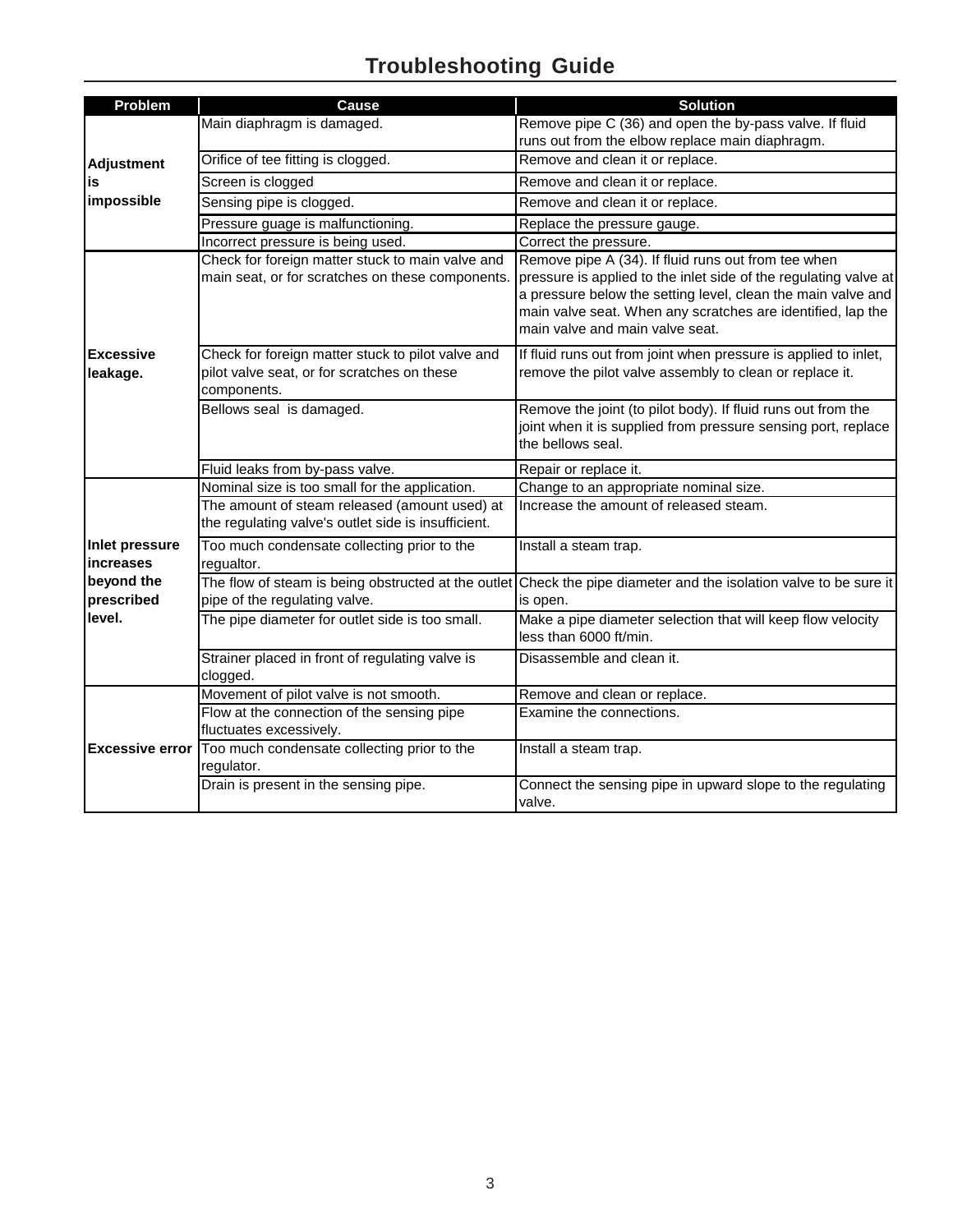# **GP-2000-R Startup and Adjustment Procedures**

Improper adjustment of the pressure reducing valve may cause hunting, improper control and possible damage to the valve itself. Adjust the valve as follows:

- 1. Close the gate valves before and after the pressure reducing valve and blow fluid through the by-pass line. After draining, be sure to close the by-pass globe valve.
- 2. Turn the adjusting screw clockwise to **close** and counterclockwise to **open**.
- 3. Close the pilot valve **before** opening up the steam inlet valve.
- 4. Open the outlet valve to the full open position and then slowly open the inlet side gate valve to the full open position.
- 5. Slowly turn the adjusting screw clockwise until the desired pressure is obtained while watching the pressure gauge on the inlet side of the regulator. Turning clockwise will increase the set pressure of the back pressure regulator.
- 6. After adjustment, tighten the lock nut.

# **GP-2000R Back Pressure Regulator**

## **For Steam Service Figure 3-1**

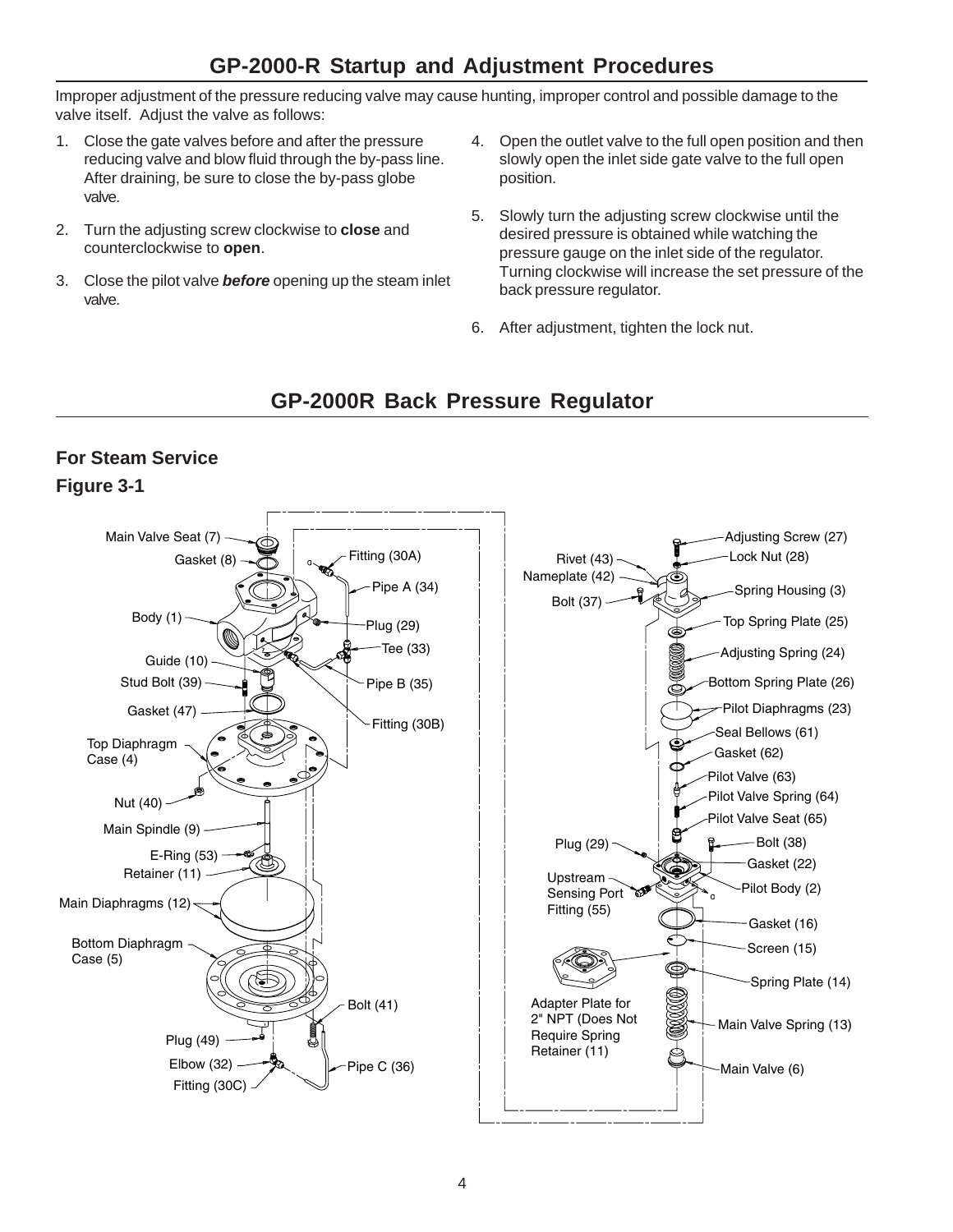- 1. All 2000 series valves with remote mount pilots have the following similar parts: 1/4" long nipple (4),  $1/4$ " x  $1/4$ " short nipple (6), fitting B (13), and union set (5). Use thread tape on the threads of both nipples.
- 2. Remove the 1/4" plug on the inlet side of the main valve (1) with an allen wrench.
- 3. Thread the 1/4" long nipple (4) into the main valve (1) in place of the 1/4" plug.
- 4. Thread one-half of the union set (5) onto the long nipple (4). Thread the other half onto the short nipple.
- 6. Thread the short nipple (6) into the pilot (2). The short nipple (6) will thread into the bottom cap of the pressure pilot (2) remote mount.
- 7. Place fitting "A" (14) into the pilot and thread into place. Note: This fitting is full port with no restriction fitting (14). Use Teflon® tape on valve fittings.
- 8. Once the union set (5) has been tightened it should be facing the main valve (1). See remote mount drawing.
- 9. Connect the "S" shaped D-tube (9) to the outlet of the pressure pilot at fitting "A" (14) and to the top of the tee (12) and tighten. Note: Make sure the downstream sensing port (15) on the pilot faces upstream.



## **Part Listing**

- 1. Main Valve Body
- 2. Back Pressure Pilot
- 3. Temperature Pilot (not shown)
- 4. 1/4" Long Nipple
- 5. Union Set
- 6. 1/4" x 1/4" Short Nipple
- 7. B-Tube
- 8. C-Tube
- 9. D-Tube
- 10. Elbow
- 11. Capillary (Not Shown)
- 12. Tee
- 13. Fitting B
- 14. Fitting A
- 15. Upstream Sensing Port